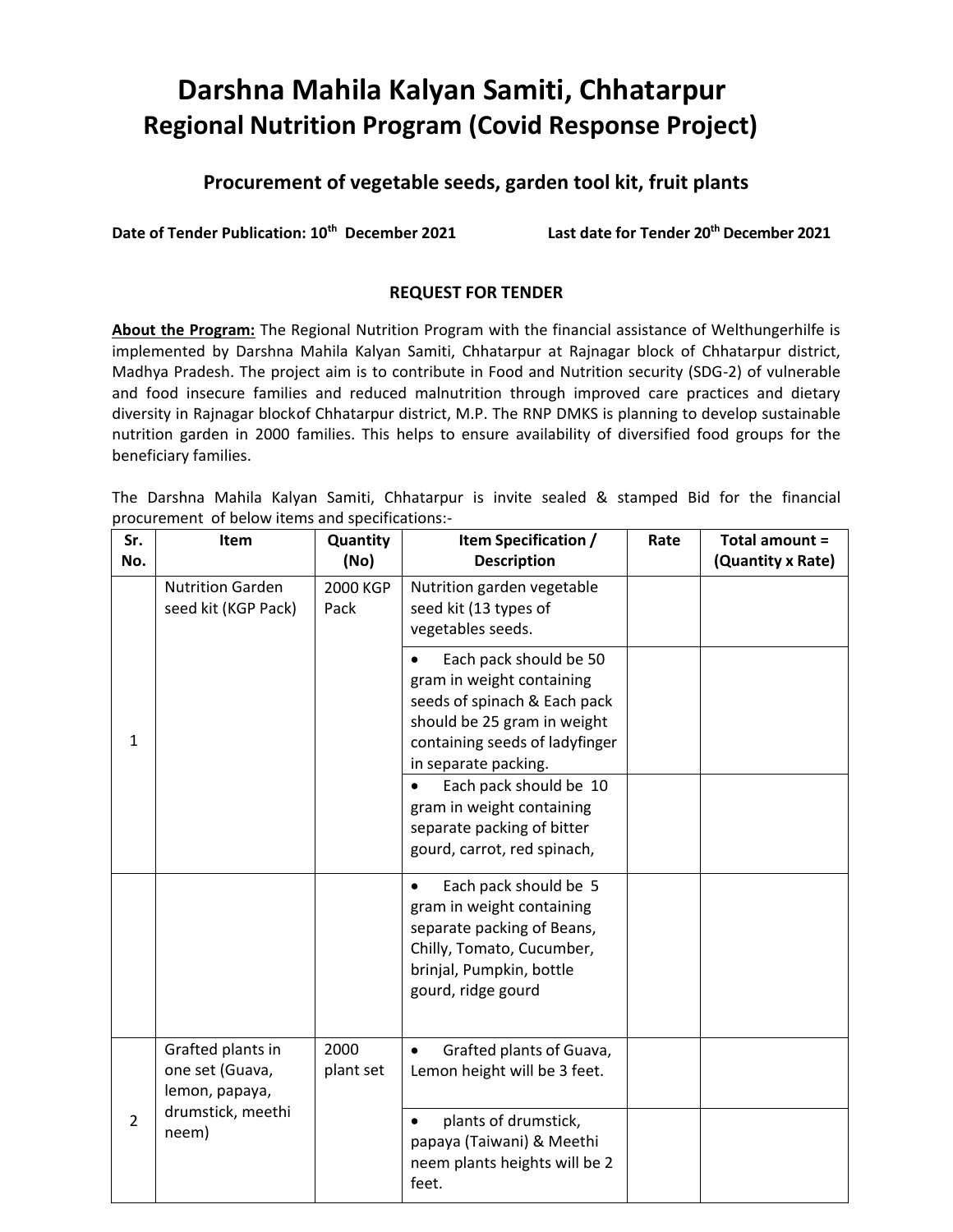|   | Gardening tool kit (It<br>contains Genti<br>(Kudal) Khupi,<br>500Gm GI wire &<br>spray pump) | 2000<br>gardening<br>tool kit | <b>Genti (Kudal): 2.5</b><br>Kg weight iron part only,<br>Length-55 to 60 cm without<br>handle. Wooden handle 75 to<br>80 cm.                                   |  |
|---|----------------------------------------------------------------------------------------------|-------------------------------|-----------------------------------------------------------------------------------------------------------------------------------------------------------------|--|
|   |                                                                                              |                               | Khurpi: Width 6 cm iron<br>blade, length 25 to 30 cm<br>fitted with wooden handle.                                                                              |  |
| 3 |                                                                                              |                               | <b>Spray Pump:</b> Capacity of<br>pump - 5 liter, Net weight of<br>spry pump $-1$ kg., Gross<br>weight of spry pump $-1.25$ kg.<br>Dimension $-18*18*43$<br>cm. |  |
|   |                                                                                              |                               | 500<br>GI wire:<br>gram GI Wire 20No.<br><b>Grand Total Amount (INR)</b>                                                                                        |  |

#### **Terms & Conditions for bidding:**

#### **1. Bidder should have:**

- i. Bidder can submit their Bid for all three items or for single items.
- ii. Good track record of client satisfaction of supplying the seeds.
- iii. Have a valid Trade license issued by the Authority as applicable.
- iv. Must be registered with GST (Copy of GTIN registration to be enclosed)
- v. Copy of PAN.

## **2. Packing, Branding, Transportation of Kits:**

- a. Vendor must exercise proper care to ensure no item is broken or damaged during transportation/ loading/ unloading.
- b. All the items forming part of the kit must be packed in the quantities are specified in the above table.
- c. No any items will be acceptable in case of broken or damaged.
- d. Selected vendors have to deliver all the kits to Regional Nutrition Program office of Darshna mahila kalyan samiti, Vishnu vihar colony, near suncity, Chhatarpur.
- 3. **Validity of Supplied:** The prospective bidder should keep their offers valid up to 30 days from the date of tender opening.
- 4. **Prices:** Prices will be fixed and inclusive of statutory duties and taxes, packing, branding, labeling and delivery charges as applicable.

#### 5. **Documents comprising the Bid shall include:**

- a) Documentary evidence to prove that the bidder is qualified to bid and perform the contract if he is selected. (docs mentioned above in point No. 1)
- b) All the supporting document such as Bid Form and price schedule.
- c) Agency Details
- 6. Due to risk of infection, vendor is required to take all precautions during the process of supply of